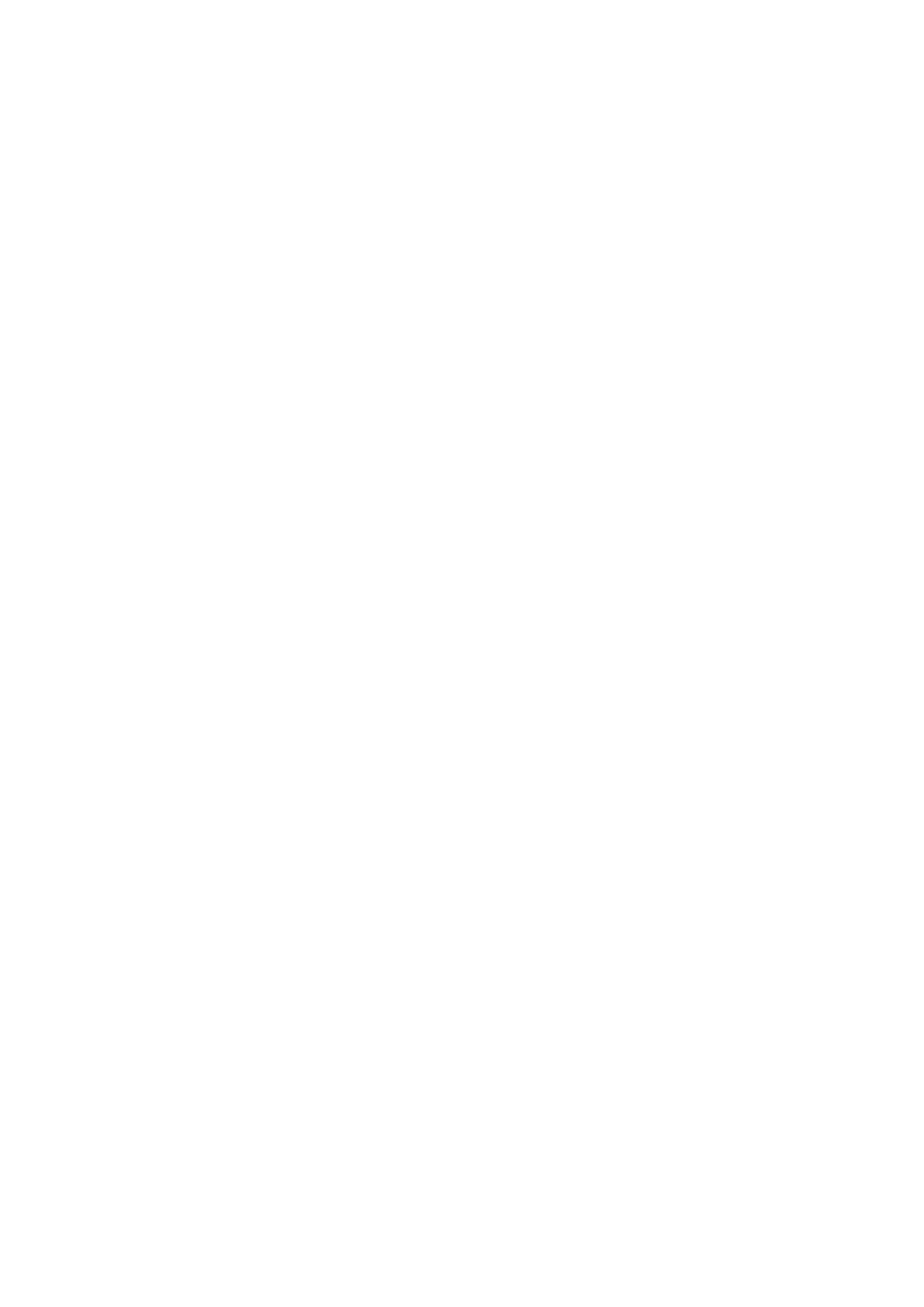| My job is to Plan, Organise, Execute and Control. How can I do that if my staff don't come to the office anymore?5<br>My Director is against the principle of teleworking, she tolerates it but clearly doesn't like it. Can you help me better<br>How can I make sure that the switch from managing the people to managing the work is accomplished?6 |  |
|--------------------------------------------------------------------------------------------------------------------------------------------------------------------------------------------------------------------------------------------------------------------------------------------------------------------------------------------------------|--|
|                                                                                                                                                                                                                                                                                                                                                        |  |
| What questions do I need to ask myself in order to determine whether my team is truly ready for telework?  9                                                                                                                                                                                                                                           |  |
|                                                                                                                                                                                                                                                                                                                                                        |  |
| I have some people who I'm afraid will never know when to stop working if they telework. What do I do about that?                                                                                                                                                                                                                                      |  |
|                                                                                                                                                                                                                                                                                                                                                        |  |
|                                                                                                                                                                                                                                                                                                                                                        |  |
|                                                                                                                                                                                                                                                                                                                                                        |  |
| What about newcomers? How can I make sure they are doing their job, particularly if they are teleworking? 11                                                                                                                                                                                                                                           |  |
|                                                                                                                                                                                                                                                                                                                                                        |  |
| Body language is important to communication, won't messages get lost in translation if I don't hold physical                                                                                                                                                                                                                                           |  |
|                                                                                                                                                                                                                                                                                                                                                        |  |
|                                                                                                                                                                                                                                                                                                                                                        |  |
| Some of my teleworkers don't get back to me as quickly as they used to in the office and I find this frustrating. What                                                                                                                                                                                                                                 |  |
|                                                                                                                                                                                                                                                                                                                                                        |  |
| I think it important and courteous for people to communicate where they are working from if they are teleworking,                                                                                                                                                                                                                                      |  |
|                                                                                                                                                                                                                                                                                                                                                        |  |
|                                                                                                                                                                                                                                                                                                                                                        |  |
|                                                                                                                                                                                                                                                                                                                                                        |  |
|                                                                                                                                                                                                                                                                                                                                                        |  |

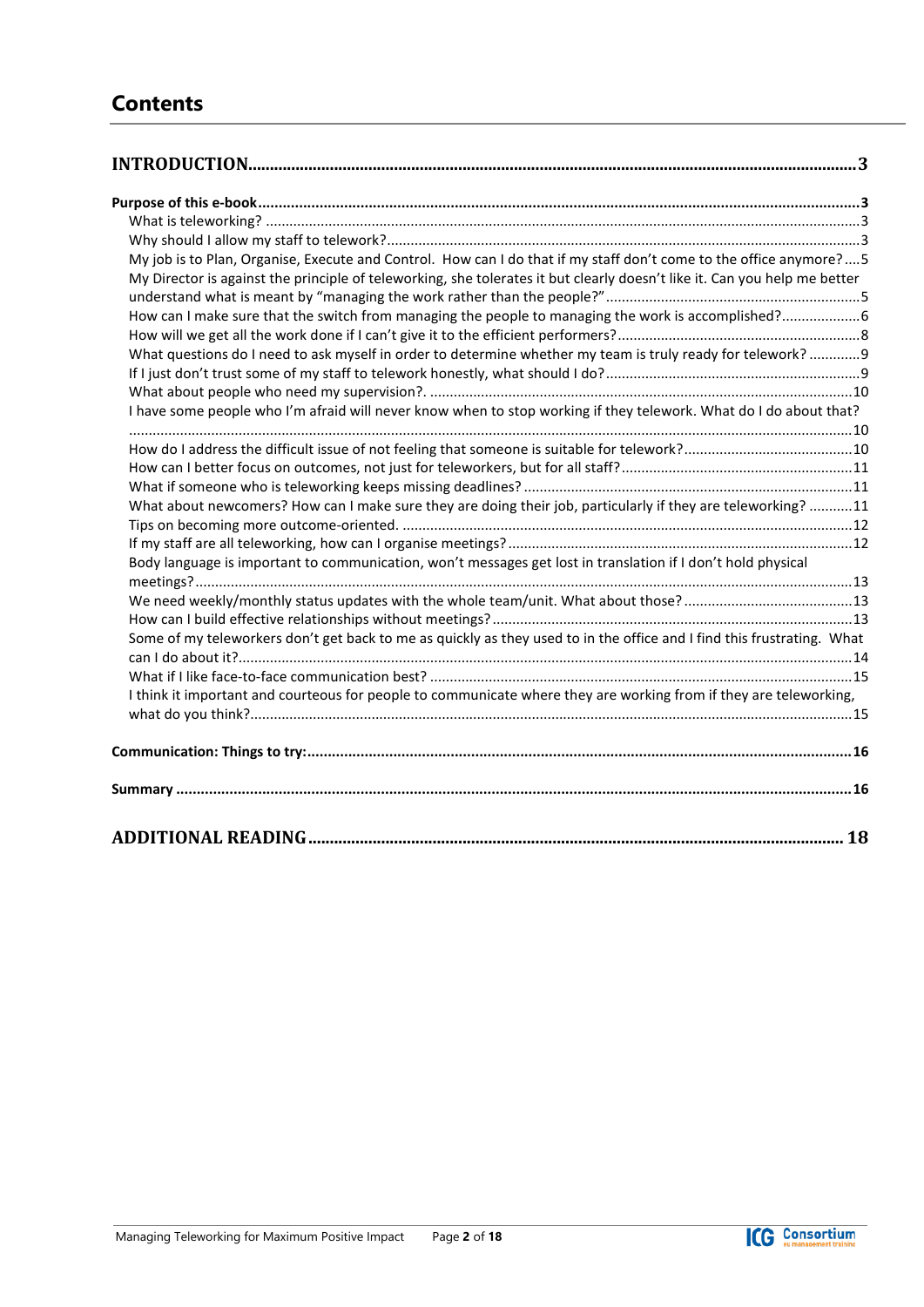# <span id="page-3-0"></span>**Introduction**

## <span id="page-3-1"></span>**Purpose of this e-book**

This document has been designed and structured in a user-friendly format to answer common – and not so common – questions that managers ask themselves and others as they struggle with the ever-changing role of management and the rapidly evolving world of work.

It also contains some tips and ideas that you may like to try to implement as teleworking becomes an integral part of our daily lives.

## **"Work is something we DO, not a place that we GO"**

#### <span id="page-3-2"></span>**Q: What is teleworking?**

**A : Teleworking** is a work arrangement in which employees do not commute or travel to a central place of work, such as an office building. According to a Reuters poll, approximately "one in five workers around the globe telework frequently and nearly 10 percent work from home every day."

In 1995, the motto that "work is something you do, not something you travel to" was coined. Variations of this motto include: "Work is something we DO, not a place that we GO" and "Work is what we do, not where we are." Teleworking has been adopted by a range of businesses, governments and not-for-profit organisations. Organisations may use it to reduce costs (staff teleworking from home 100% of their time do not require an office, a space which has to be rented or purchased, provided with lighting and climate control, etc.). Some organisations adopt teleworking to improve workers' quality of life, as it typically reduces commuting time and time stuck in traffic jams. In addition, teleworking may make it easier for people to balance their work responsibilities with family roles (e.g., caring for children or elderly parents) and finally, some organisations adopt teleworking for environmental reasons, as telework can reduce congestion and air pollution, as it can reduce the number of cars on the roads.

#### <span id="page-3-3"></span>**Q: Why should I allow my staff to telework? Managing teleworkers in a team where some people do, and some people don't make my life even more complicated.**

A: Teleworking is an important tool in the European Institutions, originally intended to reduce stress, improve working conditions and increase productivity. There are many reasons why it makes sense, such as the need to balance work and family life, reduce the length and frequency of commuting and minimize the effects of traffic-related stress on staff well-being. When asked, most staff who telework believe that their productivity has increased as a result of their teleworking as it gives them uninterrupted time to read and think. They also feel more relaxed and less tense as a result of not having to come to the office one or two days a week.

On the other hand, it creates some challenges for managers who must step away from the longstanding belief that the office is the only place where work gets done and that staff need to be

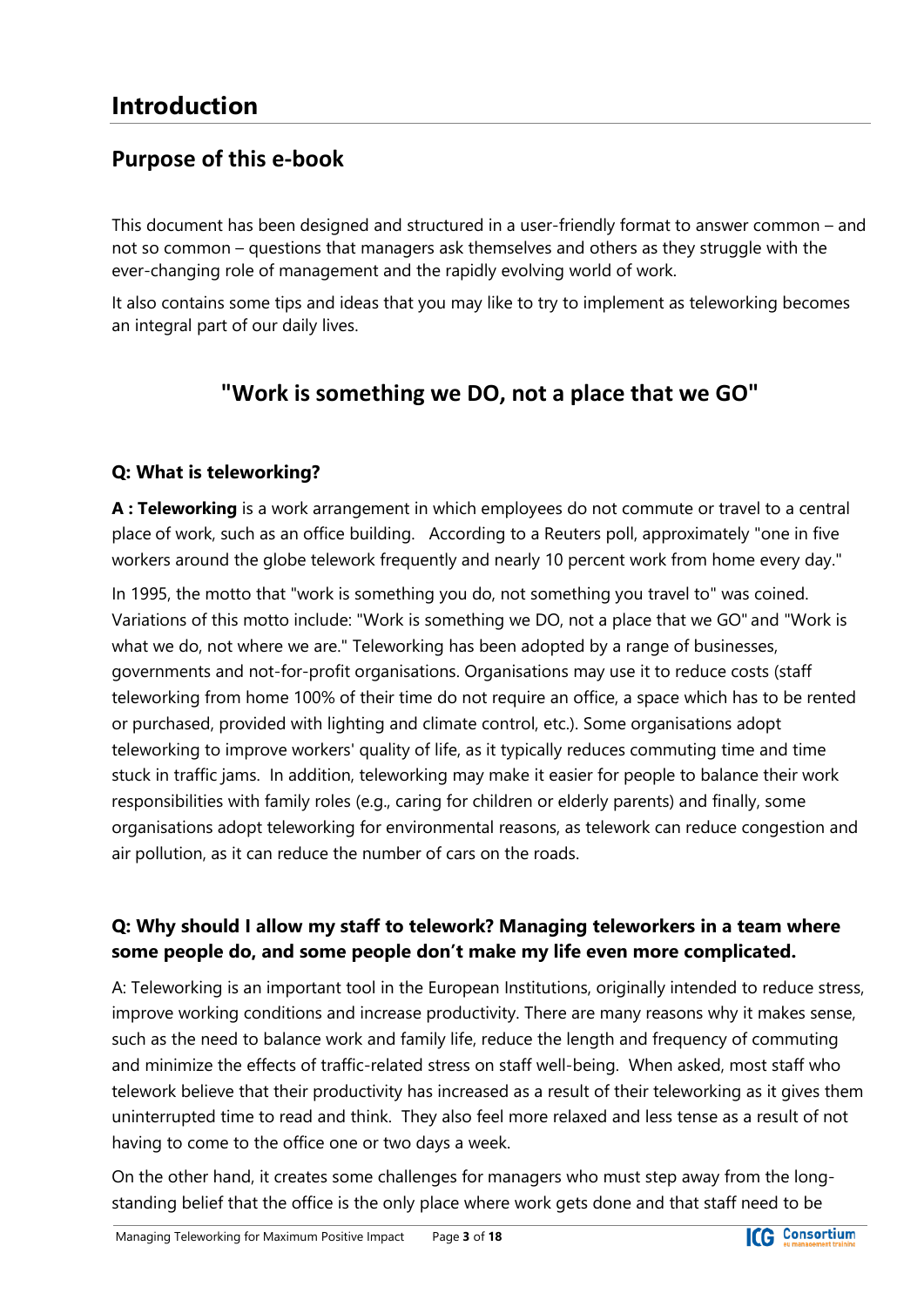physically present in order to be productive. As staff of the European Institutions are often (if not always) working on knowledge work-related jobs, how can productivity be effectively quantified? How can we ensure that the work gets done? How do we know what staff are really doing? How can we ensure that staff remain connected, support colleagues effectively and still feel part of a team? How can we ensure that teleworking has a positive, rather than a negative impact on staff performance?

But hold on for a minute. How do these criteria differ from those we use to judge the productivity of any staff member, regardless of whether they telework?

How do you know what they are doing on mission? In the cafeteria? In their office? How often do you have the opportunity to observe all your team members in action for the duration of a working day?

The fact is that the criteria we need to use for measuring teleworking effectiveness are the same for judging the productivity of any team member, regardless of whether they telework. Telework simply reinforces the need for clearly defined performance expectations and the need to act swiftly when a performance issue occurs.

Just like with managing staff at the workplace, teleworkers need managing according to their experience, and the importance of the task itself. Independent experienced and motivated staff may need little supervision while teleworking – just like they do now, while other staff may need more close supervision – just like they do now.

For new, less independent teleworkers, you may need to develop a certain level of trust – more frequent check-in times (meetings, phone calls, emails) may be required in the beginning. By assessing their progress on a frequent basis, you will be able to see how they are performing – or not.

Do be aware, however, that it can be counter-productive to request too frequent updates and reports of the work that they have done as this can be very time-consuming and have a negative impact on overall productivity.

Telework allows staff to schedule their days according to productive periods and personal needs, although they should be available to talk to colleagues as if they were at the office. Obviously, some jobs are bound by specific working environment demands while others may simply require the teleworker to accomplish their goals by a certain deadline, irrespective of the hours they work.

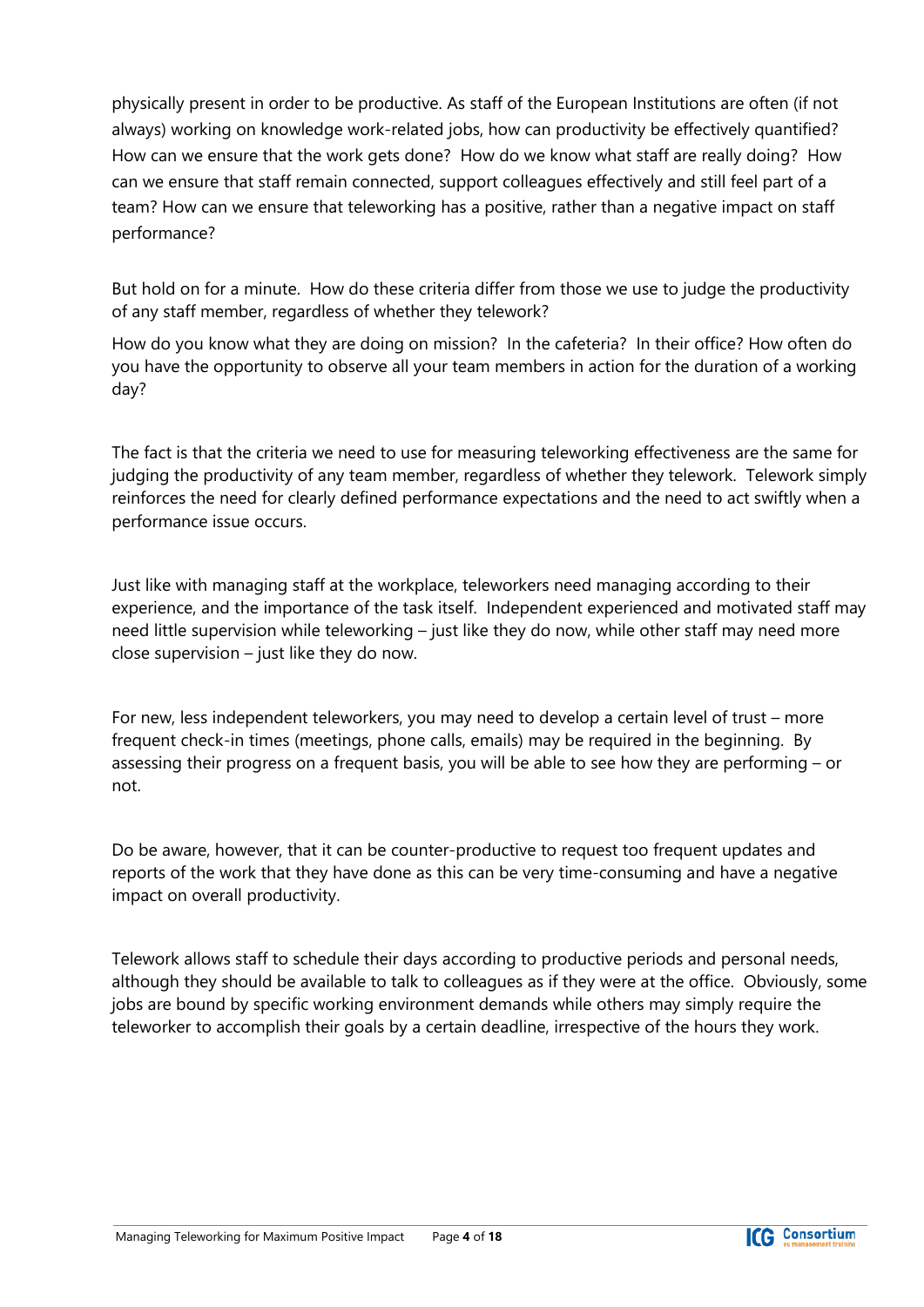#### <span id="page-5-0"></span>**Q: My job is to Plan, Organise, Execute and Control. How can I do that if my staff don't come to the office anymore?**

A: Management is evolving. Many managers struggle with the notion that they are no longer able to control what their teleworking staff are doing – after all, management is, among other things, about organising and controlling, is it not? How then can the European Institutions justify spending taxpayers' money on their salary?

The answer is that your role is to guide, to reassure, to help your people grow professionally. Once you embrace that change in your role, you may find that you enjoy being a manager more than you ever have before.

Letting go of the old "command and control" style of management can be difficult, but as mentioned previously, how do you know what your staff are doing now? And here is where the spotlight begins shining on the real problem: you don't know. You probably know when people are coming to the office, how much time they spend at their desks, how long their lunch breaks are, who is taking holidays when, and how many sick days everyone has. But when you have to answer the question of whether the work is getting done, the answer is not always straightforward.

Instead of managing the work, you might have been monitoring the corridors in your building and focusing on areas that end up derailing performance rather than improving it.

The following sections discuss some common traps that managers might find it easy to slip into while trying to manage the work instead of the people.

#### <span id="page-5-1"></span>**Q: My Director is against the principle of teleworking, she tolerates it but clearly doesn't like it. Can you help me better understand what is meant by "managing the work rather than the people?"**

A : Here are some scenarios to help clarify what is meant.

#### **Scenario #1**

**Your director**: I'm concerned about the level of teamwork in your unit. I used to see people congregating all the time in the lunchroom to talk and catch up. When I come down to your floor, the place is invariably empty! Where are your staff? How about you institute 3 core days when everyone needs to come to the office?

Which do you choose?

- a OK that sounds good, which days would you suggest?
- b I'll think about that
- c Have you noticed any negative impact on our contribution and performance?

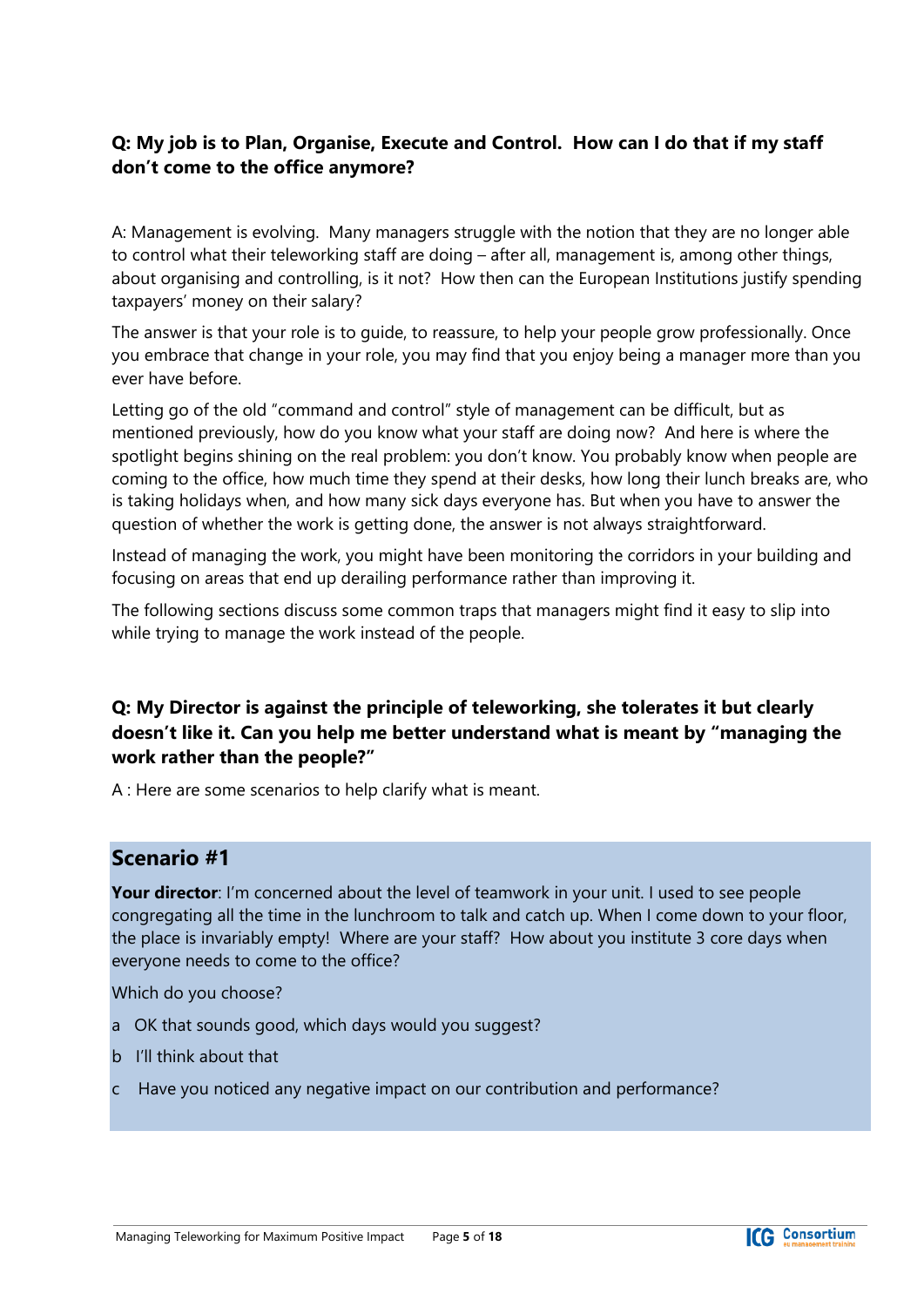**The correct answer is of course (c).** You are being paid to manage the work . . . and helping educate your boss about focusing on results. Making assumptions about what things look like around you may or may not have anything to do with the quality of the work, « internal customer satisfaction » levels, or innovation probability. The questions need to centre on the work, not how often people are seen interacting with one another.

#### **Scenario #2**

**Your Head of Unit:** I've heard that Marzena is going to start doing some work at home. I understand she has two small children. Have you made sure to ask her if she has child care lined up for them since we'll need her to be working from 9 to 6, not taking care of them?

**You:** Well, I haven't asked her that, but I assume she'll do what she needs to.

**HoU:** I've seen too many of these situations in the past where the work doesn't get done. Please address it as soon as possible.

Which do you choose?

a. Consider it done. I'll talk with her first thing tomorrow.

b. Let's see how it goes; maybe there won't be any issues.

c. It sounds like you're worried about Marzena not delivering. She and I are very clear about her goals and how they will be measured. If her performance slips, I will address that—just like I would with any of our staff.

**If you answered (c), you're doing well. Directing the conversation back to the work and stressing that you'll handle performance issues if they arise is critical. It's not about what staff are** 

Retraining your own, and your hierarchy's perceptions is not easy. Some of the behaviour we currently encourage might be acceptable, but when it comes at the cost of your staff motivation and engagement levels, for instance, it's time to ensure that you are focused on delivering results—that's a constant.

#### <span id="page-6-0"></span>**Q : How can I make sure that the switch from managing the people to managing the work is accomplished?**

A: One of the biggest, most dangerous management traps is focusing on time. It's easy to watch when people come in and when they leave. And, sadly, those have become major cornerstones of determining whether colleagues are delivering—not delivering the work but delivering their time. If they're doing this by showing up (during the right times of day and in the right location), then managers assume that the right work must be happening, too. It's a false assumption, of course, but it's become an anchor for managers. Time and physical presence provide a sense of security. When everyone is at his or her desk by 9 o'clock, that's a mark that the day has started off well. If five people aren't there by that time, the mission of the old-world manager is to find out where they are

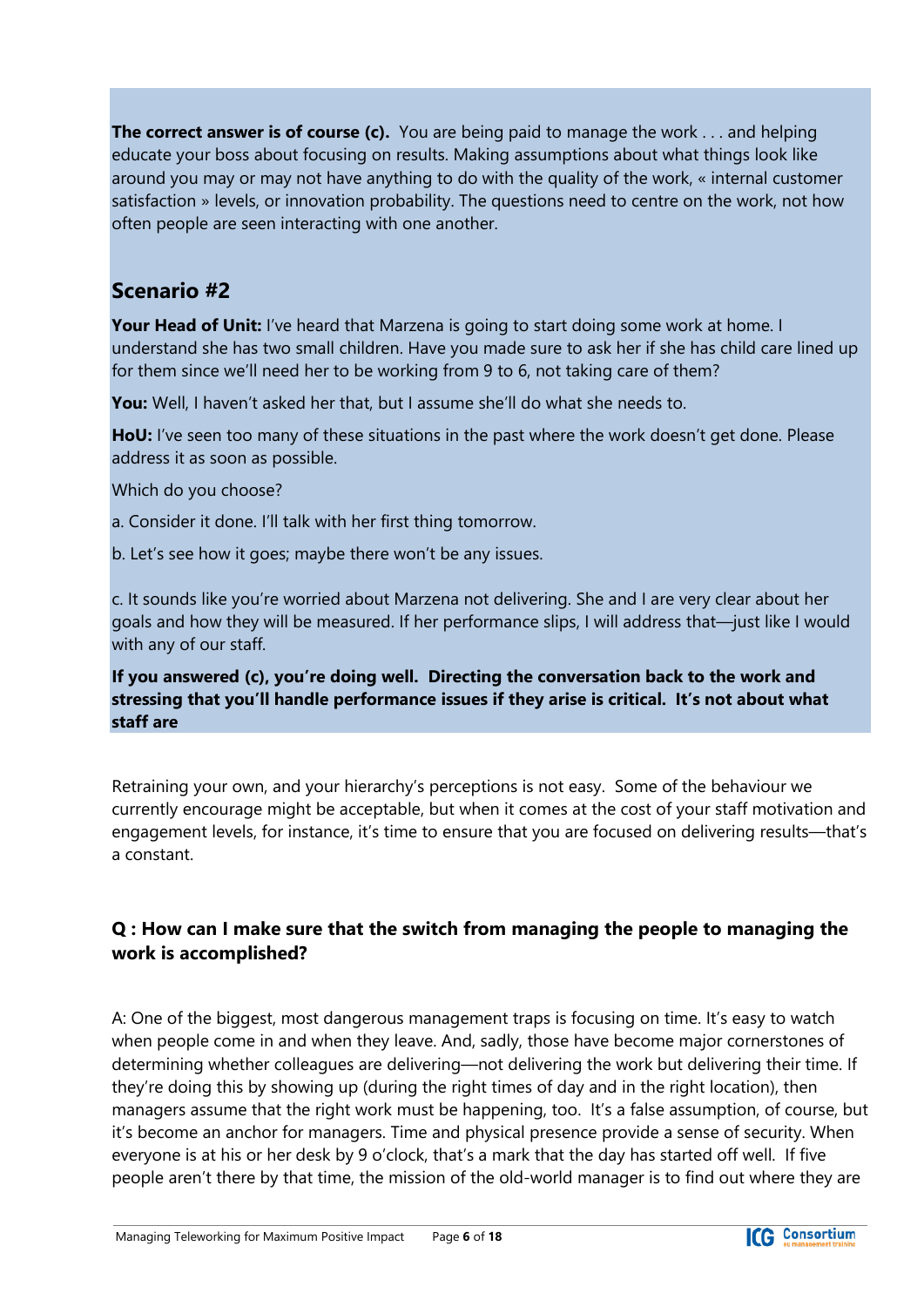and why they didn't come in "on time". Not surprising, then, that for some managers, teleworking is a problem.

Focusing on time lets everyone in an organisation continue playing the game – working more hours, not taking lunch, bragging about how many vacation days they have left from last year, rather than on focusing on where it should be – producing results.

The institutions can lay out all the right strategies for success, hire consultants, launch well-thoughtout initiatives, but it's all for nothing if we continue to reward time. Some staff even seem to be in competition with each other, trying to be the first one who talked about skipping lunch, the one who sent e-mails out at midnight, the one who came into the office sick. People pick up on all of this quickly. And whether they're achieving anything meaningful, they notice that these are the types of things managers notice, even if only in subtle ways. "Sergio, you were up late last night—got that email from you at 1 AM! You must be tired this morning!" Karel, who happened to be sitting right next to Sergio when these comments were relayed, probably heard this: "I love when people show their dedication by working at night (outside of 'office hours') and is likely to do the same.

It is critical to make it clear, through your actions and behaviour, that above all you value results and internal customer satisfaction.

When staff don't have to worry about being recognized for time spent in the office anymore, it gives everyone more energy to get on the same page with the results. Instead of seeing who can come in earlier and stay later, who is teleworking or not, they are more likely to focus on getting the job done, which is exactly where their focus should be.

Many managers believe they're already fostering this by accepting telework requests or allowing more informal flexibility. But this is also where a lot of managers get tripped up. You can say the right things: "I don't care when you come and go. Do whatever you need to do!" But then you get anxious, because some people need you to set boundaries for them, right? If you leave the door wide open like that, they might overwork themselves; they won't be able to decide for themselves when to stop. And isn't that what a caring manager does—help people figure that out? In response to your anxiety, you find yourself saying things like: "You've been working so hard over the past few weeks. Why don't you take Friday off?" "It's 6 PM already. You should stop working and go be with your family!"

If you want to create an environment where people feel truly motivated then you need to let them decide how they'll get their work done. You want them to make common sense decisions about that and let them know that you trust them to make the right decisions.

So, will things really get done if you truly leave the « how » up to your staff and encourage telework? Will they do the right things? What if they don't? These worries can lead to an urge to give the best performers more and more to do. You start to identify those you can consistently count on to go above and beyond and those become your go-to people.

Since Yves can really handle a big workload, why not give him more? He's efficient, productive, and really knows what he's doing, so there's nothing wrong with that . . . or is there? Think about it this way: Yves and his colleague are both responsible for achieving X by 30 June. Yves achieves it by 19 June and feels great, because he delivered before the deadline. He believes he'll have a chance to breathe before the next project starts. His colleague delivers right on the deadline of 30 June. In the meantime, Yves has been given another project that has the same due date of 30 June by his manager. His efficiency was rewarded with . . . more work.

On 1 July, Yves and his colleague are both given another project with a deadline of 31 July. What has Yves learned? Better not to submit anything until 31 July . . . he you might find yourself in the same position as in June with just getting more work!

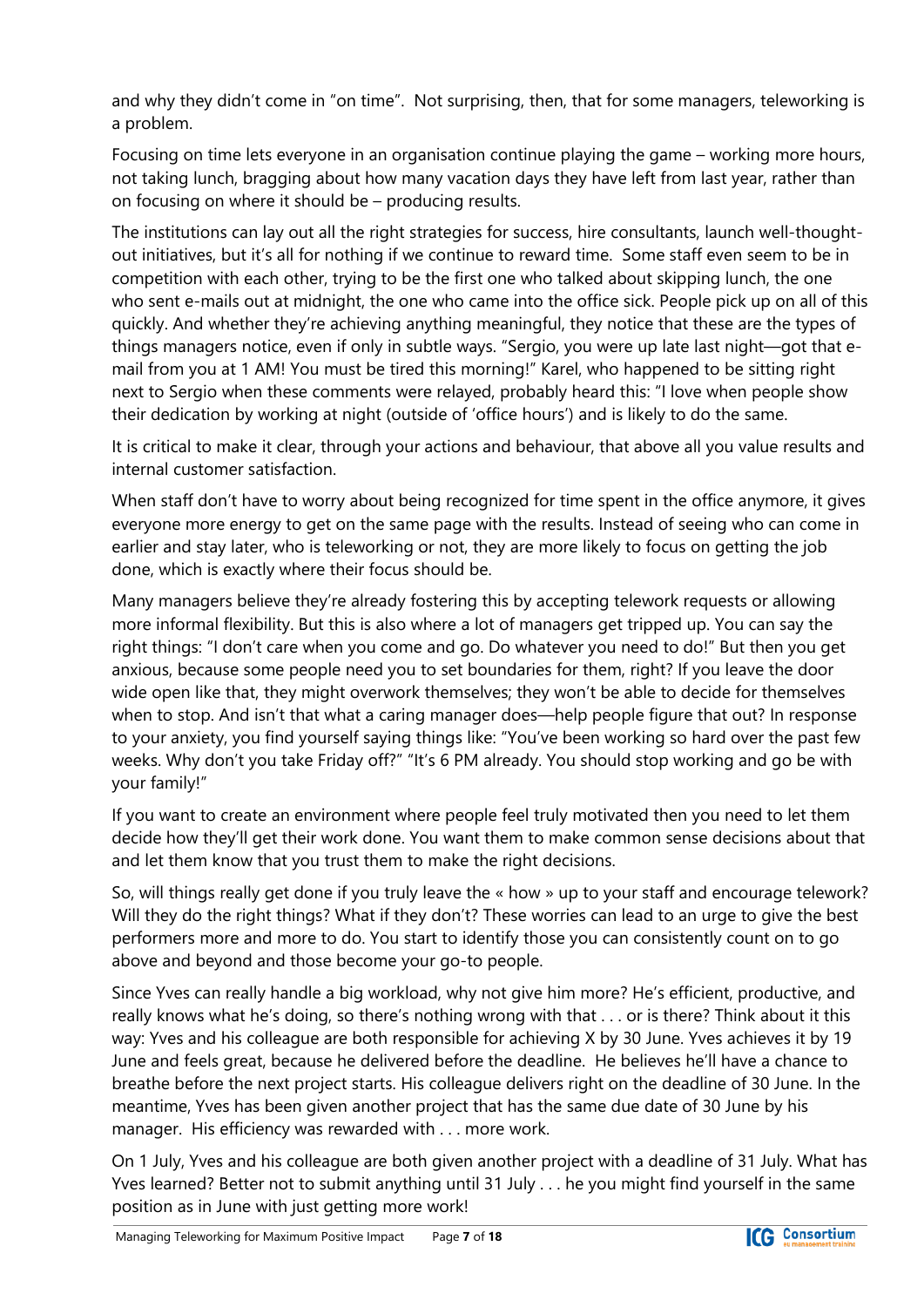This is a common behaviour among managers. There's a lot accomplish; why not find the people who can deliver quickly and efficiently and give them more? Because this approach undermines the efficiency you could experience. Some staff may well tell their colleagues to "slow down," because they're making others on the team look bad. When managers get wind of this, they deal with it by saying (again, the right words), "We want efficiency in our work. This is what we strive for!" But giving more work to the efficient staff negates the words. After all, no one wants to be rewarded with more work. So, then the question for a manager becomes,

#### <span id="page-8-0"></span>**Q : How will we get all the work done if I can't give it to the efficient performers?**

A : Perhaps the greatest fear for a manager who really does want to let go of control is handling staff who don't deliver their results because they're paralysed by the notion of actually having to deal with these people.

On one hand, this is understandable; these are difficult conversations to have. On the other hand, organisations exist for a reason, and people who work in them are paid to deliver results. There needs to be consequences when that doesn't happen.

Usually people are either afraid to talk about the consequences, say that there aren't any or that they have no idea what they are. We are all aware that managers in the European Institutions have a relatively limited range of consequences at their disposal. However, far worse than this is that some staff claim to have no idea what the results are that they're supposed to work toward, never mind the consequences of not doing it!

Organizations that have a clear focus on results have done two things: 1. They've made those results and associated measures very clear to staff and 2. They've fostered a culture of accountability and ownership in which staff are able to verbalize what will happen when they achieve their results—and when they don't.

It's a problem if, when posed the question, "What happens if you don't achieve your results?" the answer from staff is "nothing".

Staff need to understand that they are being paid for producing results, not putting in time, being in the right place, or making an effort. Claiming to be focused on results but then not executing consequences doesn't work. The walk doesn't match the talk.

But often, that's not on purpose. Managers want to give people a chance; they start justifying why staff aren't performing. They tell themselves that it's more trouble to recruit someone new and train them, or that there are no posts anyway, so they just make do. But all this does is lay the foundation for a lot of inner team turmoil. The lack of consequences – or worse – promotions for people who aren't pulling their weight in any system will hurt the whole, and this is where a lot of managers fall short.

Countless managers try to rationalise why they haven't taken action on staff they know aren't performing. It's not easy to take action but take it anyway. You need to follow a consistent process when performance is suffering.

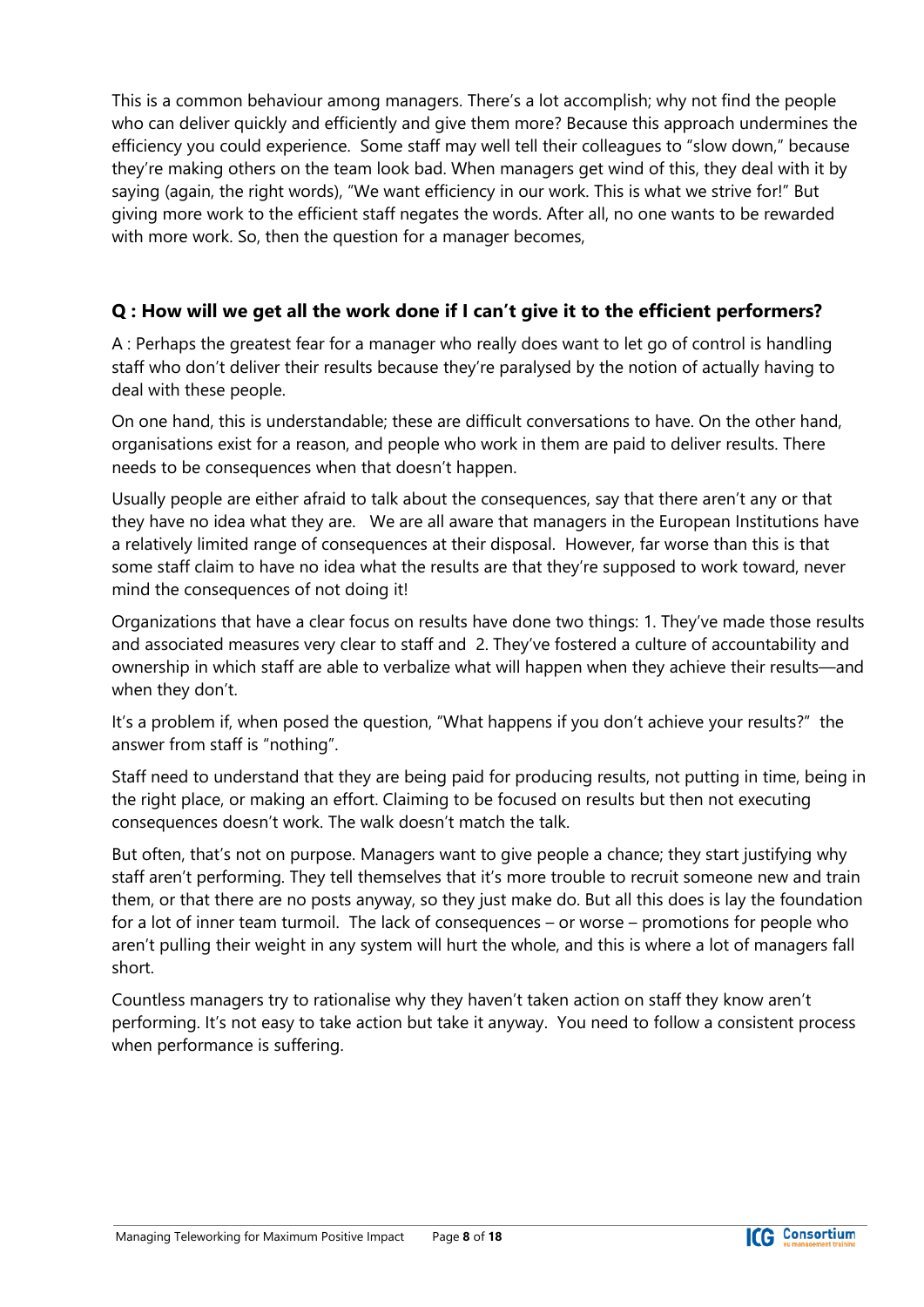#### <span id="page-9-0"></span>**Q : What questions do I need to ask myself in order to determine whether my team is truly ready for telework?**

A : There are several important questions you can ask yourself.

- 1. Do you believe that your staff are intrinsically motivated to perform versus feeling entitled to more and more given by the institution? Do you believe they understand that they are receiving a salary in return for achieving measurable goals that meet the needs of the institution?
- 2. Do you believe that the majority of your staff support the fact that management will (and should) deal with performance-related issues swiftly? Do you believe that, once we're on the same page with outcome-based goals and measures, your staff will be up to the challenge of determining how to approach the work in the most productive, efficient ways possible?
- 3. Do you believe that you can confidently move out of your "babysitting" role and into that of coach, guide, and mentor?
- 4. Do I have staff right now with whom you should be addressing performance, whether they are teleworking or not?

Shifting the platform that managers have been standing on for decades can be daunting, but it is completely necessary. Talking about how things need to change and acknowledging the reality of the situation has been a good admission . . . for the past 20 years. But there comes a point when it's time to move on from the "aha!" statement (which isn't so aha! anymore) to the solution, changing what it is that management means and what it focuses on.

#### <span id="page-9-1"></span>**Q: All this is fine in theory, but I just don't trust some of my staff to telework honestly – what should I do?**

A: If you don't trust some of your staff to achieve their results, why would you want them to continue working for you in their current role? The chances are, if you don't think they'll deliver when teleworking, they probably aren't delivering now. Managing to results will expose those nonperformers very quickly. As they're exposed, you can move forward with a performance conversation. Sometimes, managers experience the opposite of what they think will happen and staff feel re-motivated. Try asking them to submit their ideas to solve a particular work-related challenge you are having (put a deadline on when you need their ideas). Ask your potential teleworking staff how they would want to keep you informed of how their work is progressing. You'll be surprised at the creative ways you'll be able to notice work happening.

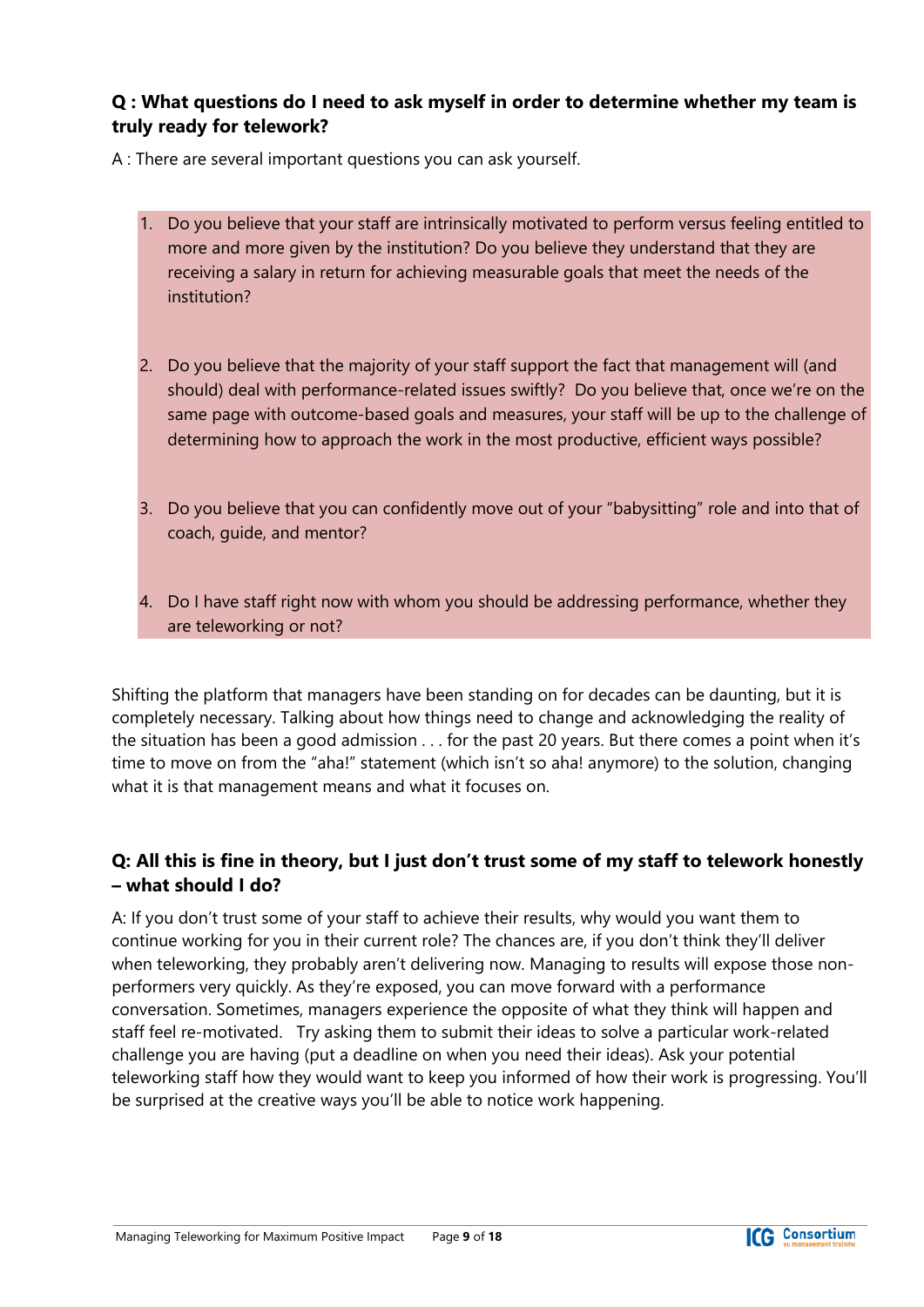#### <span id="page-10-0"></span>**Q: What about people who need my supervision? They want it and I can't do that if they are teleworking.**

A: Definition of SUPERVISION : the action, process, or occupation of supervising; especially: a critical watching and directing (as of activities or a course of action)

After everything you've read so far you will see how this falls into the old world of managing the people and the how. What does it really mean to be able to critically watch and direct activities if you never achieve the right results? It's not your job to dictate how every little thing gets done throughout the day, the week, or the year. You're not a parent, or a babysitter. You are a resultsfocused manager—a guide, a mentor, and a coach. You're putting the control over the how into your staff's hands and trusting that they'll deliver. And 95 percent of them will.

Some staff may say they need or want your supervision because they don't know anything different. They're accustomed to following orders and may feel lost in a world where they determine their next steps, instead of waiting for them to be handed down. This is where you must help staff see that the barometer of "doing a good job" is all about achieving measurable goals, which will be the main thing you're watching. As they become more comfortable with the new approach, where they decide how to complete the work and you simply address their results, you'll hear less and less about any desire for supervision.

#### <span id="page-10-1"></span>**Q: I have some people who I'm afraid will never know when to stop working if they telework. What do I do about that?**

A: This was something managers worried about in the old world of work. It was up to management to help put up the boundaries and stop people from overworking.

This is where the points discussed earlier come into play: "It's 6 PM. Why don't you stop reading your emails and spend time with your family?"

Managers and staff should agree on goals and measurements; how they go about achieving those is their own business. What might look like overworking to one person might be someone else's comfort zone. Similarly, what might look like laziness to one person might be someone else's perfect productivity zone. It's the staff member's responsibility to initiate that conversation with you if he or she is feeling overworked.

#### <span id="page-10-2"></span>**Q : How do I address the difficult issue of not feeling that someone is suitable for telework?**

A: Here are two things to try when discussing teleworking requests:

1. Express any anxiety you have about the work directly to your staff member(s). For example, say, "I'm worried you may miss important deadlines."

2. Look for performance-related (measurable) outcomes to be achieved together with the staff member in question.

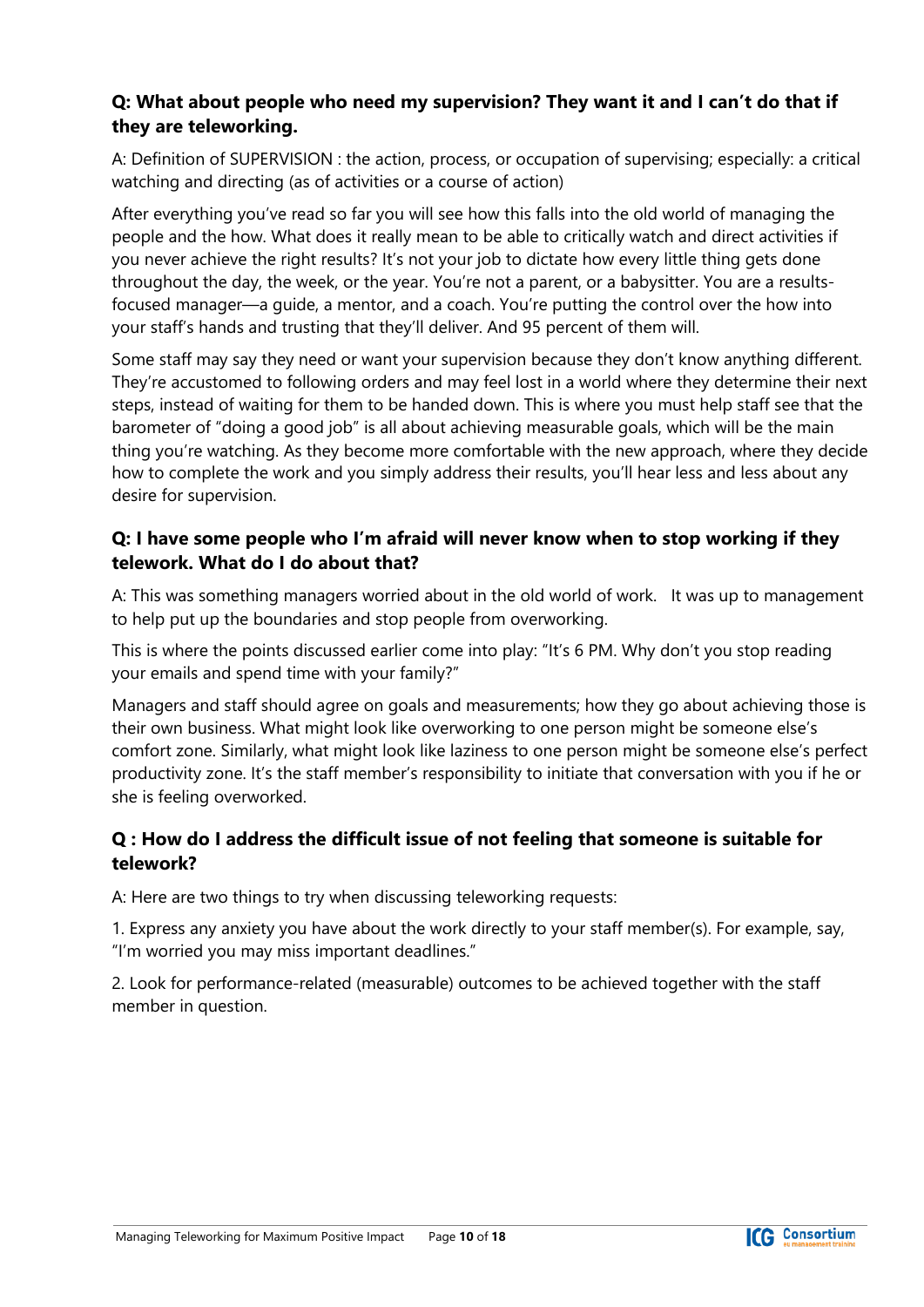#### <span id="page-11-0"></span>**Q: How can I better focus on outcomes, not just for teleworkers, but for all staff?**

#### A: Try this little exercise :

Ask your team, "What is our ultimate outcome as a directorate/unit/team? Why do we exist?" Have each person write down what he or she thinks it is on a piece of paper. Some will struggle to regurgitate the mission and others might remember the vision. All of the answers will likely be different, maybe extremely or slightly so, but they certainly won't be 100 percent perfect. And therein lies the first problem: the outcome simply isn't a part of your staff's DNA. It's not what makes people wake up in the morning raring to go.

Even though they don't hold the precise answers, the mission and vision of your institution/DG/Directorate are good places to start. They'll prompt your people to determine a broader outcome, one that they can own and feel excited about and that drives the right activities and gets them thinking creatively. It's a response they can give when someone at a cocktail party asks, "So, what do you do?" Most people answer this question by mindlessly reciting their job title. People are attached to it and feel that it shows their status (or lack thereof). It's something to which people can say, "Wow, nice job, lucky you!" or "Oh. Just an AST 1 then…"

And imagine if someone recited his organization's 50-word mission statement when asked this question. People would think he was a little mad (unless, of course, he owned the organisation). So put your mission or vision statement up in front of everyone and ask, "So what? If we do this, then what?" Ask them to create their own vision and mission and, importantly, tell them that they will be using whatever they come up with when asked.

#### <span id="page-11-1"></span>**Q: What if someone who is teleworking keeps missing deadlines?**

A: A deadline is part of "getting the work done"; it's not a suggestion. Each staff member is accountable for the work. They should be accountable for letting you know that he or she can't meet a deadline (eg. Someone else hasn't done the work so I'm late") so that you can take the appropriate action.

#### <span id="page-11-2"></span>**Q: What about newcomers? How can I make sure they are doing their job, particularly if they are teleworking?**

A: Newcomers, just like anyone else in your team, need to start with clear direction on what they have been recruited to do and how their progress will be measured. This should be an objective conversation between you and them.

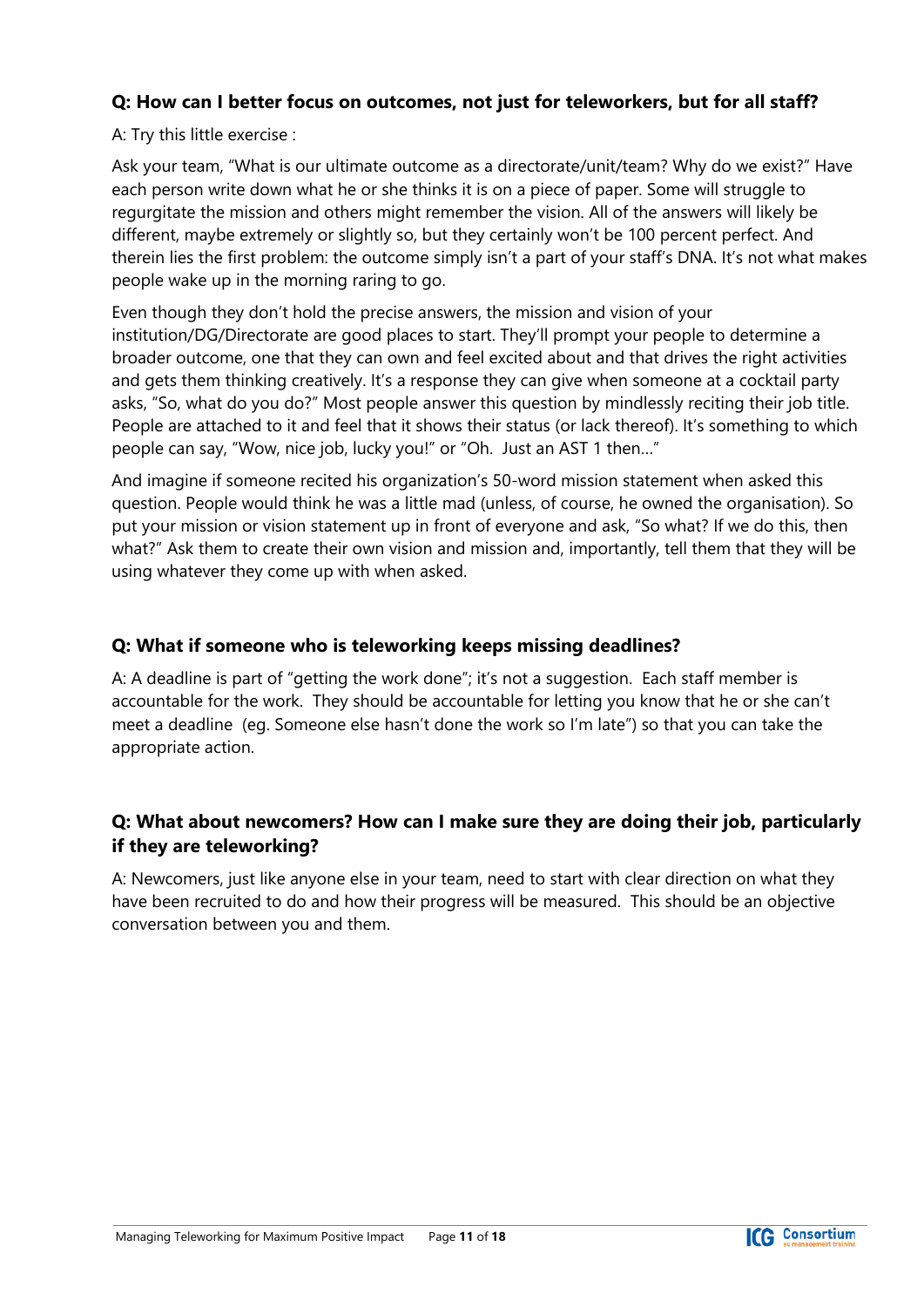#### <span id="page-12-0"></span>**Tips on becoming more outcome-oriented.**

Meet with your team and align on the ultimate outcome of your work Agree on what activities are a waste of time and stop doing them Review and remove all ambiguous language from your goals and replace it with concrete, measurable goals (eg. "optimise" is ambiguous. Increase by 20% is clear.) Review timelines and deadlines for any goals you feel are at risk. Make it clear that deadlines are not *suggestions.* Talk about the work, not about personal circumstances

Do not assume that your expectations are clear

# *Empowerment + accountability = engagement Time + physical presence does not equal results!*

#### <span id="page-12-1"></span>**Q: If my staff are all teleworking, organising all the meetings we have will be a nightmare! How can I do that?**

A. We think that if people gather in the same physical space around the same time, work will somehow magically happen. We believe that it is best to build relationships face to face and that meetings are an effective means of completing work. Work hours ensure that we are managing the people effectively and that work will get done as a result.

According to research, people feel that they waste anywhere from 30 to 80 percent of their time in unproductive meetings. Although the meeting instigator (perhaps that person is you) feels that these meetings are vitally important to the work, most participants feel like it's a waste of time. Meetings dominate the way we work today. However, when asked, most professionals who meet on a regular basis admit to daydreaming (91%), missing meetings (96%), missing parts of meetings (95%). A large percentage (73%) take other work to meetings, and 39% admit to falling asleep! Too many meetings have been identified as the number 1 time waster at the office, cited by 42% of staff. Recurring meetings can be huge time wasters because they create a block of time that you and your colleagues must then fill in some way!

# *It's easier to get everyone's bottom on their chairs in the office than it is to get everyone clear on what they were recruited to do!*

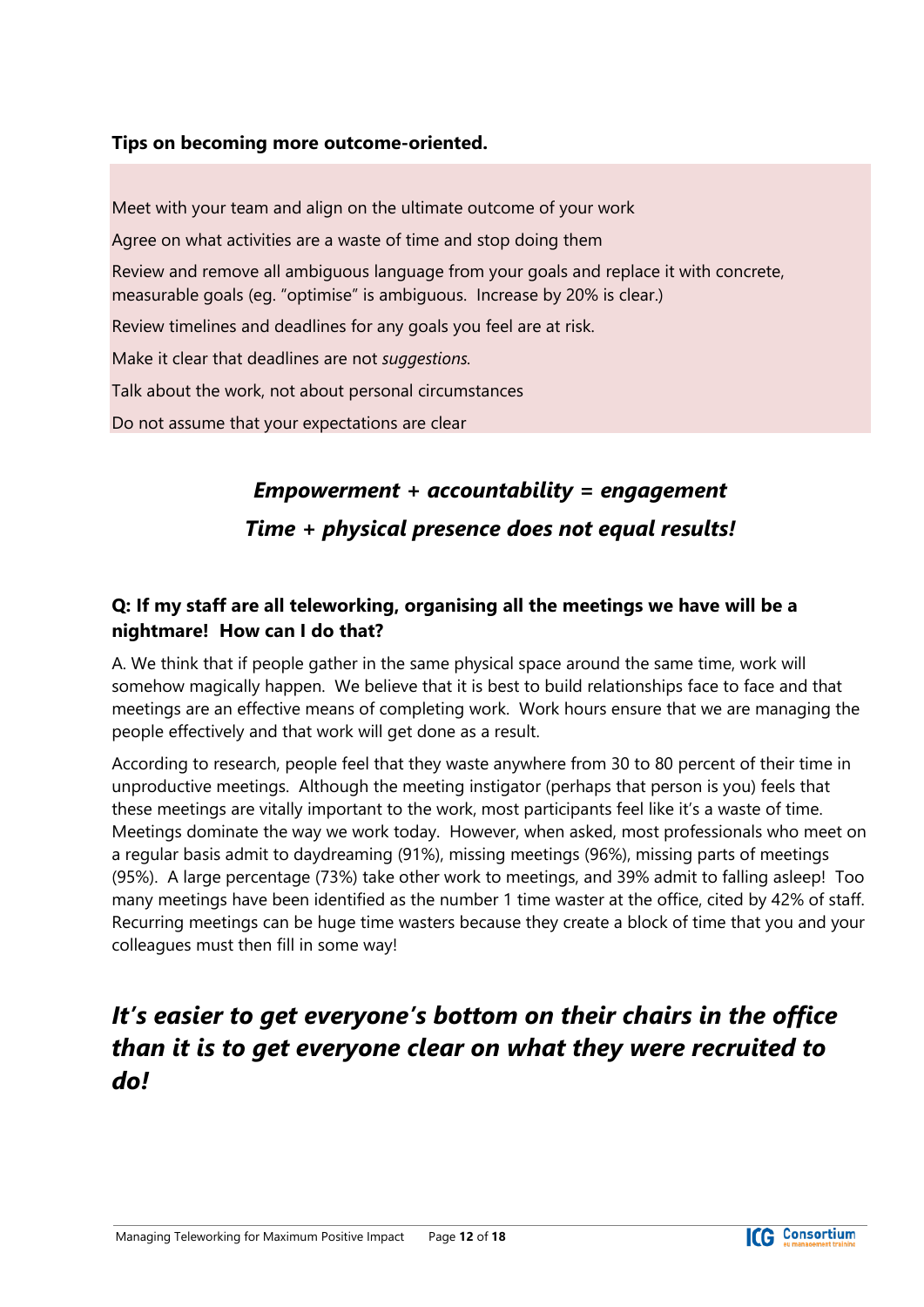#### **Tip: Before scheduling a meeting, ask yourself the following (and get your team members to do the same if they are the ones organising the meeting):**

#### What do I need exactly?

Is what I need relevant to the outcome or the people I'm working with trying to achieve?

Is having a meeting the best way to get what I need?

Is there a better way that uses everyone's time more effectively?

Who is an integral part of helping me get what I need?

#### **In your meeting invitation state:**

The outcome the meeting intends to create

The role the person you are inviting has in the meeting

What each person needs to do to prepare or come prepared to contribute and how it affects the outcome or need for the meeting.

#### <span id="page-13-0"></span>**Q: Body language is important to communication, won't messages get lost in translation if I don't hold physical meetings?**

A: The important thing to do is focus on the outcome you need and continue to ask questions to gain the clarity and understanding for this. Relying on the correct interpretation of someone's body language does not guarantee effective communication.

#### <span id="page-13-1"></span>**Q: We need weekly/monthly status updates with the whole team/unit. What about those?**

A: Why do you need them? If people need information, they can find it equally well via a shared platform. What is the outcome of the update meeting and is it truly the best way to get the outcome?

#### <span id="page-13-2"></span>**Q: How can I build effective relationships without meetings?**

Start with what everyone has in common – the work. The outcome of the work and how it's measured will require relationships to form. Prescribing how people interact with each other – "It's important to meet face to face at least once a month to build relationships" – re-inforces this belief.

![](_page_13_Picture_17.jpeg)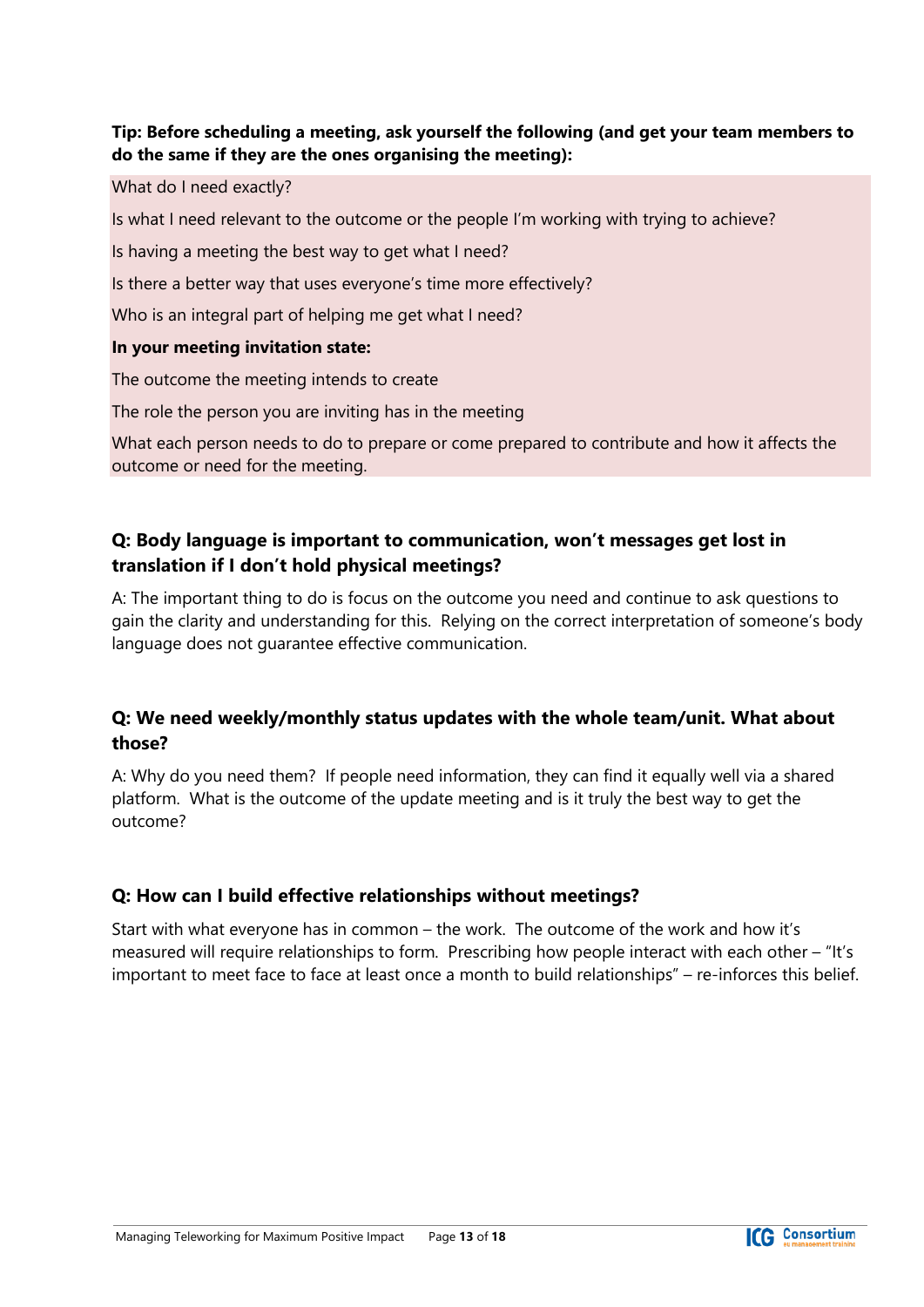#### **Being ruthless with meetings: things to try:**

Remove one recurring meeting from your calendar

Ask your staff how they want to communicate progress on files and projects, rather than the typical update meeting where 20 people sit around a table with each person giving an update one at a time.

Look at any meeting that has an agenda. Is there a clear outcome? If not, ask for one before committing to the meeting.

Ask staff not to put "tentative" as an attendance response. Either they are coming or they are not.

Ask staff not to multitask during meetings.

#### <span id="page-14-0"></span>**Q: Some of my teleworkers don't get back to me as quickly as they used to in the office and I find this frustrating. What can I do about it?**

A: One of the biggest management mindset shifts is that you cannot expect an immediate response from your teleworkers. After 2 minutes and you haven't received a response, the old-school manager mindset kicks in. Where are they? What are they doing? You must learn to send the email and trust that the person will respond within a reasonable, acceptable timeframe. It may not be within 2 seconds, but perfectly acceptable none the less.

How many of your staff currently see it as important to be seen by you at all times and be seen to be responding to you immediately… if necessary. They call this passive face time. Passive face time requires merely being seen in the workplace, it doesn't matter what you are doing or how well you are doing it. In a nutshell, we are expecting them to be available should something come up, so even if they are mentally absent, they are giving the impression of being present. Being available for work just in case was relevant in the Industrial Age but today we have the technology and the tools we need to respond.

![](_page_14_Picture_10.jpeg)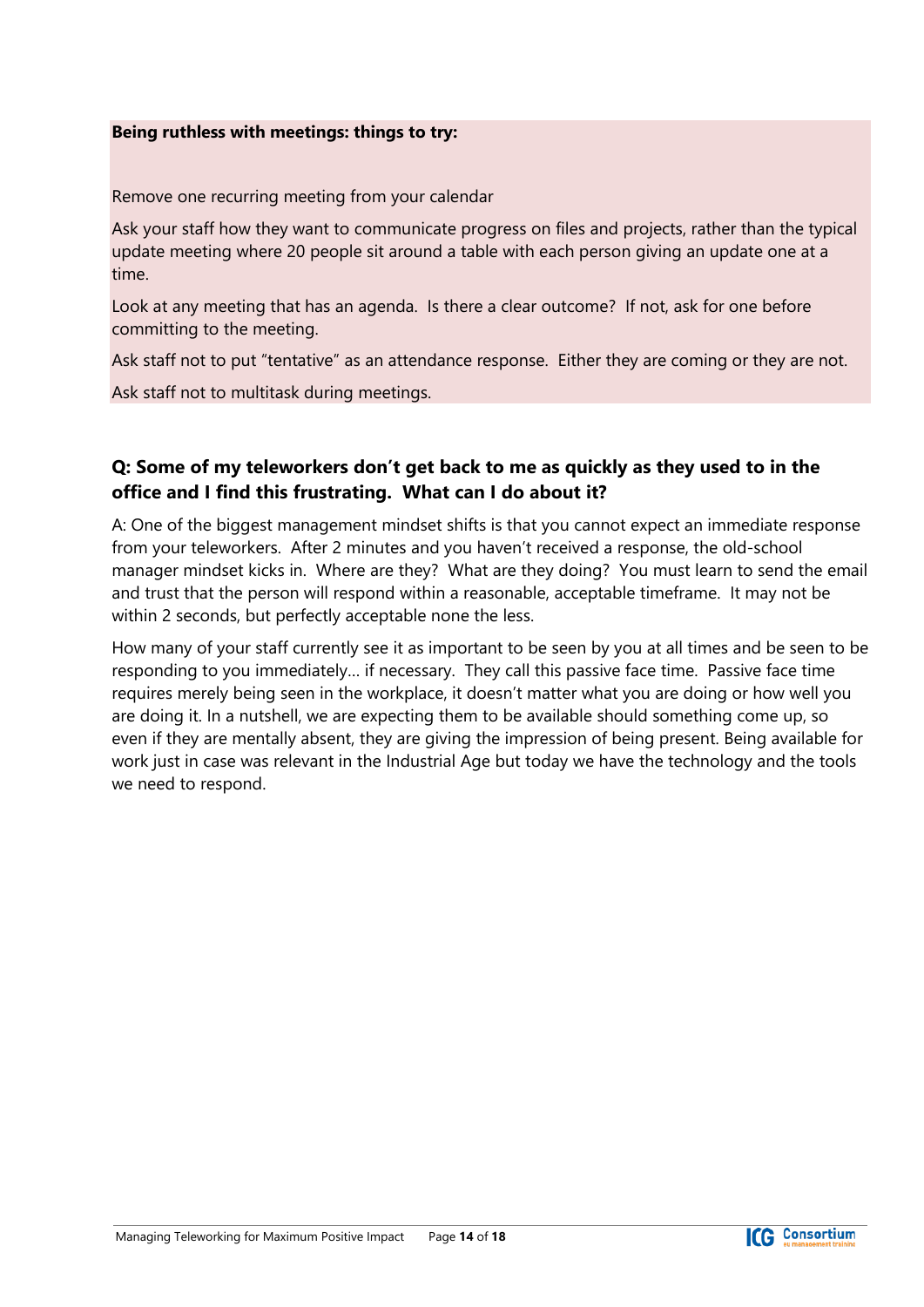#### **Tip: make sure voice mail messages are useful!**

#### **Traditional message:**

"Hi this is Yves. Sorry I'm unavailable to take your call right now. I'll be away from my desk for most of the day. Please leave a message after the tone and I'll call you as soon as possible".

#### **Result-oriented:**

"Hi , this is Yves. Please leave a detailed message about what you need and when you need it by and I will respond. You can also call  $X +$  phone number if this would be helpful."

You are asking them to give you what you need in order to give them what they need. Simple! This also reduced the phone tag syndrome where you keep missing each other that paralyzes people into doing nothing until they've spoken to a "real person".

Encourage teleworking staff to use the out of office email response only in the instances they'll be truly non-responsive for an extended period. Or ask them to stipulate when they WILL be responding to emails again or indicate a back-up person – whether they are physically out of the office or not is irrelevant – what people want is an answer.

*Communication and teamwork aren't things you achieve by having everyone sit in the same place at the same time. Being a team isn't stimulated best by proximity. A team works best around a common goal, outcome or needs.*

#### <span id="page-15-0"></span>**Q: What if I like face-to-face communication best?**

A: If you are going to slow down productivity, think twice. Make sure you choose face-to-face interaction for situations where it makes the most sense to achieve measurable results. Be open to communicating using other means.

Stop systematically managing by wandering around. First think about what you need. Send an email to staff in the office as you would a teleworker rather than interrupting the flow of work with a spontaneous phone call or visit. Be specific and clear about what you need. If you think it necessary, let the person know that you'd like to meet face to face and ask when it would be convenient.

#### <span id="page-15-1"></span>**Q: I think it important and courteous for people to communicate where they are working from if they are teleworking, what do you think?**

A: Why? Are you afraid that people might not be working if they are not in the workplace? Think about what you need then contact them. It doesn't matter where people are working from, what matters is that the work gets done.

![](_page_15_Picture_14.jpeg)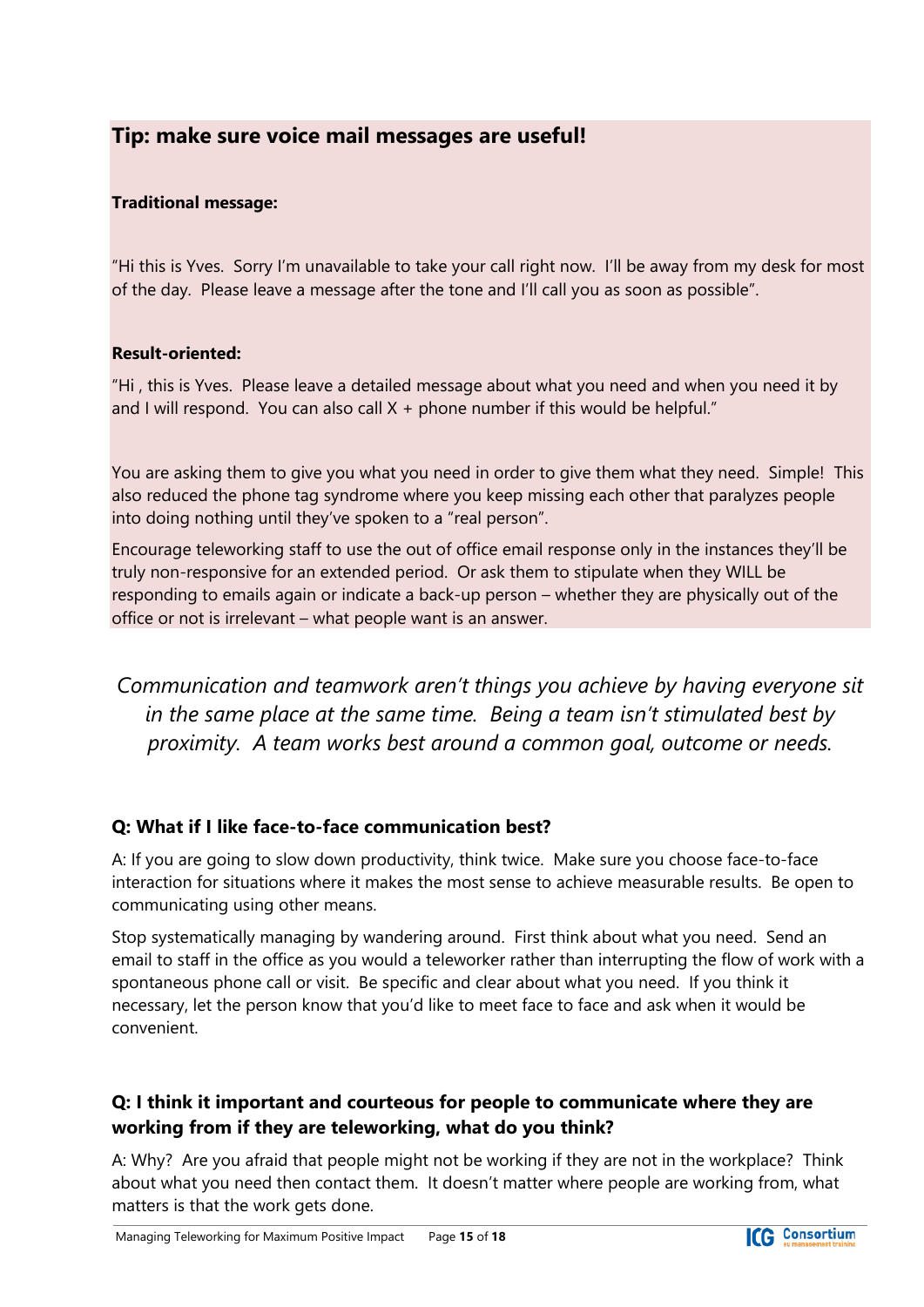#### <span id="page-16-0"></span>**Communication: Things to try:**

Try not having face-to-face communication with someone in your team for one week. Get what you need another way.

Use a form of communication that you've been avoiding or don't like

Work from another location without using your out-of-office email response.

Change your voice-mail message to a useful one and get your team colleagues to do the same

Pick a couple of face-to-face meetings on your calendar and choose to communicate in a different way to get to the same result.

#### **Things to avoid:**

Driving in rush-hour traffic, you don't have to be in the physical office at 9.am and leave at 6 pm to communicate effectively

Using communication tools that don't fit the situation, e.g. emailing a time-sensitive urgent request… send a text/SMS instead.

#### <span id="page-16-1"></span>**Summary**

It's no secret that lacking control over how, when and where work happens e.g. Having to respect core working hours in a specific workplace or office causes great amounts of stress as people struggle to juggle work and personal life balance. Research suggests that 51% of employees are less productive at work as a result of stress. Teleworking is one step towards reducing that stress as we move towards work being something we do rather than a place that we go.

![](_page_16_Picture_12.jpeg)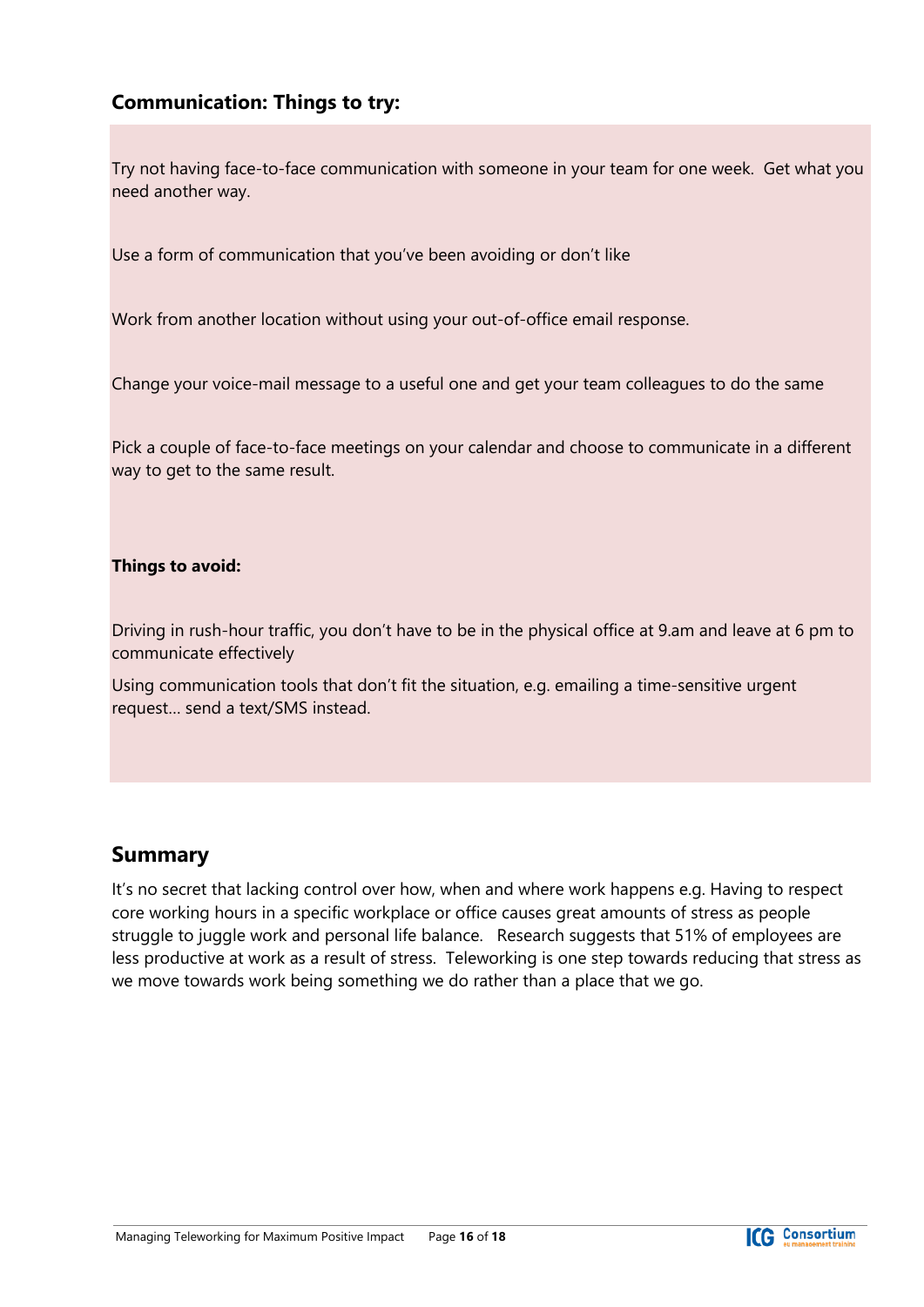#### **We need to start letting go of the following notions:**

**Space that denotes a certain status –** the larger the building, the more beautiful the architecture, the greater the number of on-site amenities must all equal a fantastic place to work. Not to mention size of office and number of windows!

#### **The allocation of a "spot" to each member of staff**

**Beliefs about how, when and where work should happen.**

**That the workplace defines the work or proves that the work is being done.**

#### **Key messages that need to be transmitted to staff by their managers in the new world of work are:**

- Take care of your business, do the job that you are paid to do wherever, however and whenever you need to. But remember that you will be measured on your results. If the results aren't there, telework is not an option for you.
- No one is impressed with, or sympathetic to the amount of time you work. It is about the quality of your work and the results that you produce.

#### **If you manage to get the message across to your team, you will have fewer of these kinds of awkward conversations:**

"I see you're 10 minutes late" I see you've taken a lot of time off this month" No, you can't work from home 2 days a week.

#### **What you will need to achieve this:**

- Hold bilateral discussions about goals and measurements for everyone in the team, particularly those who are teleworking
- Have real discussions about performance issues, not just vague directives like "you need to work harder".

Our traditional workplace rules have taught managers to manage people but not how to manage the work. Instead imagine a place where:

People automatically edit their work and remove low-priority tasks

You could stay out of your team's lives and give them total control over their time, at least for a few days a month

You monitor the outcomes, not the corridors

You don't have to worry about the work getting done, you have ultimate trust in your staff

People flex with the needs of the service all the time without regard to time or day.

![](_page_17_Picture_20.jpeg)